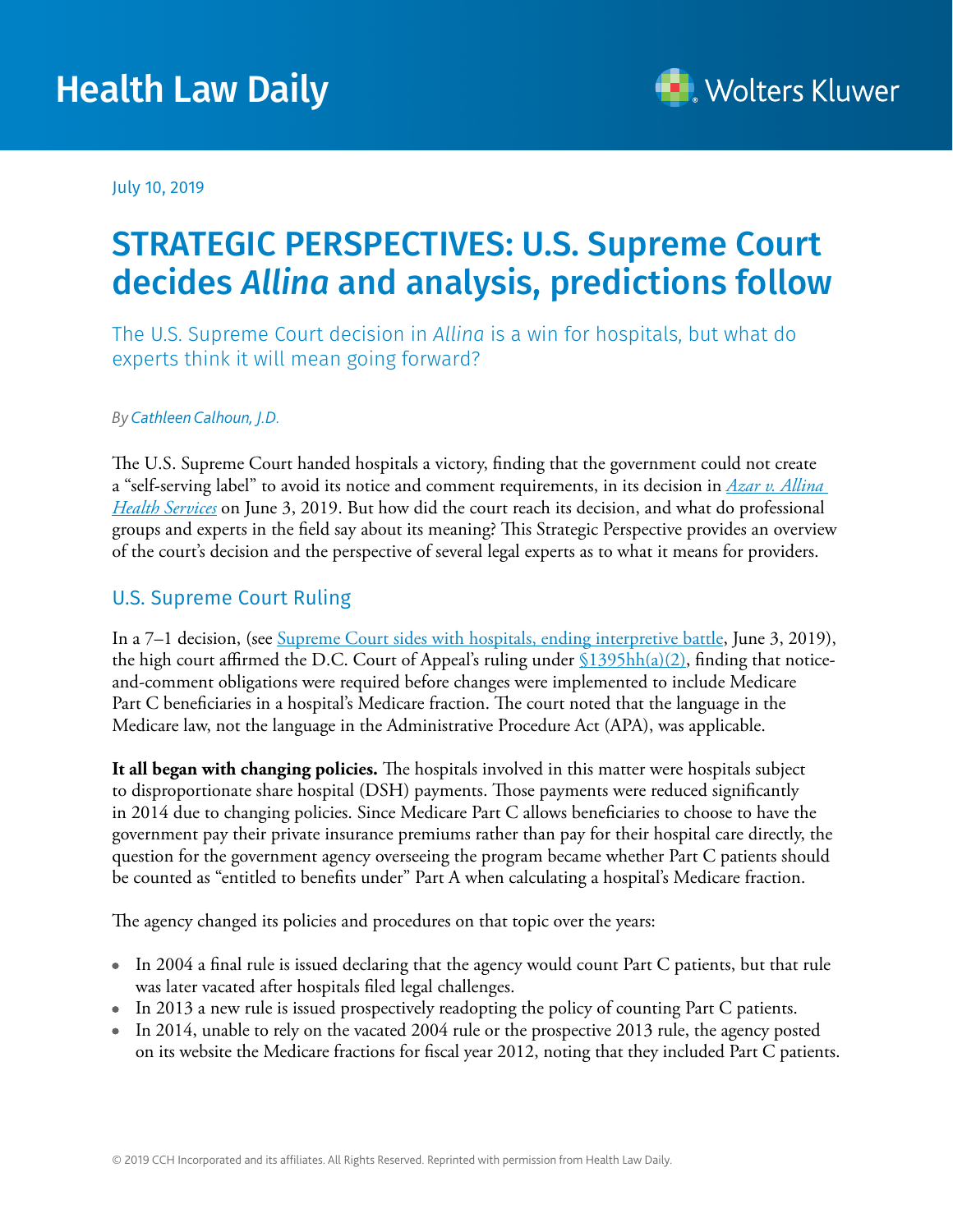The hospitals filed suit, claiming, among other things, the government had violated the Medicare Act's requirement to provide public notice and a 60-day comment period for any "rule, requirement, or other statement of policy . . . that establishes or changes a substantive legal standard governing . . . the payment for services," [§1395hh\(a\)\(2\)](https://www.ssa.gov/OP_Home/ssact/title18/1871.htm) (see *[Allina II decision: Too soon to declare a win for providers?](http://hr.cch.com/hld/AllinaIIdecision-Toosoontodeclareawinforproviders.pdf)*, September 12, 2017).

**High Court's analysis.** The U.S. Supreme Court found that the government's arguments failed to support its conclusion that no notice was required. The Court noted that the government's interpretation—that because the policy of counting Part C patients in the Medicare fractions would be treated as interpretive rather than substantive under the APA, it had no statutory obligation to provide notice and comment before adopting its new policy—could not be right. Among other reasons, the court stated that the Medicare Act does not use the word "substantive" in the same way the APA does.

The Court said that all available evidence showed that the phrase "substantive legal standard," appearing in  $$1395hh(a)(2)$ , (and apparently nowhere else in the U.S. Code) was not the same as the term "substantive rule" in the APA. However, the Court would not go so far as to say that the hospitals' interpretation, adopted by the court of appeals, was correct in every instance. The government argued that statute "does not speak directly to the issue" and "leaves a gap." In response, the Court held that when the government establishes or changes an admitted "gap"-filling policy, it can't evade its notice-and-comment obligations on its current arguments.

#### Commentary and Reactions

**American Hospital Association.** Shortly after the U.S. Supreme Court *Allina* decision was decided, the American Hospital Association (AHA), issued a release [applauding](https://www.aha.org/press-releases/2019-06-03-aha-statement-supreme-court-decision-azar-v-allina-health-services) the decision. AHA stated, "... the Department of Health and Human Services violated the Medicare Act when it changed Medicare's reimbursement formula for disproportionate share hospitals without providing notice and opportunity to comment...more public participation in policymaking, including by hospitals and health systems, leads to better-thought-out policies with a deeper understanding of their direct impact on health care providers and those they serve."

#### Expert Perspectives

Wolters Kluwer posed the following questions to [Stephanie A. Kennan,](https://www.mwcllc.com/our-people/k/stephanie-a-kennan) Senior Vice President, Federal Public Affairs at [McGuireWoods Consulting](https://www.mwcllc.com/firm), [Kenneth R. Marcus,](https://www.honigman.com/attorneys-kenneth-r-marcus.html) Partner, at the Honigman [Business Law Firm,](https://www.honigman.com/firm.html) and [Susan R. Huntington,](https://www.daypitney.com/professionals/h/huntington-susan-r) Partner, and [George Mikhail,](https://www.daypitney.com/professionals/m/mikhail-george) Associate, at the law firm [Day Pitney.](https://www.daypitney.com/about/general-content)

Question: Do you agree with the Supreme Court's decision in *Allina* on June 3, 2019, and why?

**Susan R. Huntington and George Mikhail**: The decision in *Allina* is a straightforward analysis that re-enforces basic legal tenets—words matter and process matters. Like most legal disputes, the issue revolved around the interpretation of what statutory language applied (the Medicare Act or the APA)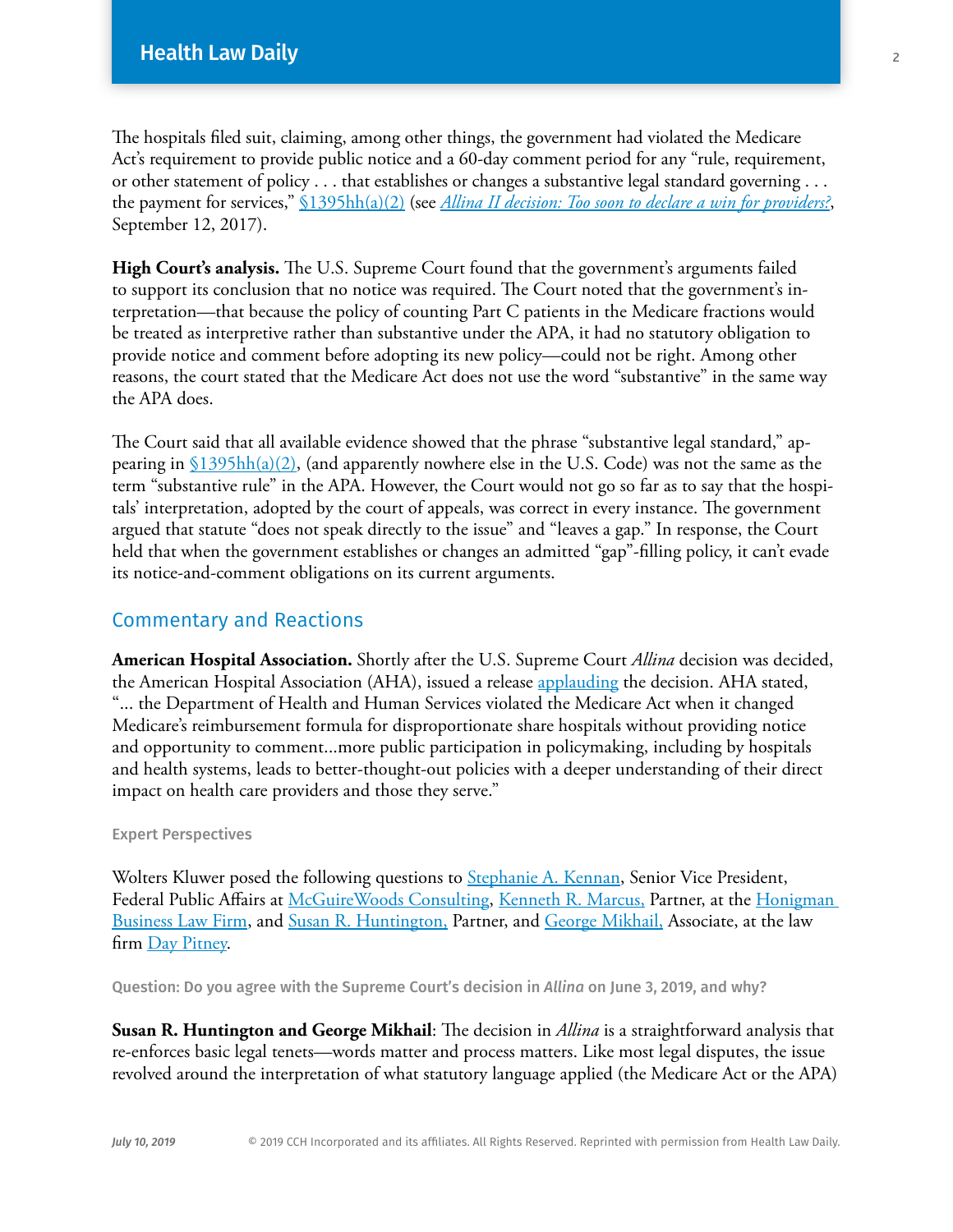to the word, "substantive." The Court, in a well-reasoned analysis, recognized that the applicable legal standard was that set forth in the Medicare Act and therefore the public has the right to receive notice and have an opportunity to comment on proposed Medicare payment changes.

If the Court followed the logic of the Centers for Medicare and Medicaid Services (CMS) in its arguments, payment changes would not require a notice and comment process and therefore could be made through pronouncements in any forum, including the CMS Administrator's blog posts or through its weekly email updates. The formal notice and comment period is necessary for health care providers and Medicare beneficiaries to know where to look to keep abreast of the complicated and ever-changing Medicare rules. The expanding tactic by CMS of burying rule changes in announcements or other publications has been unfair and, as confirmed by *Allina*, not legal.

**Kenneth R. Marcus:** As legal counsel for hospitals litigating this issue, I have a vested interest in and, naturally, I agree with the decision. Objectively speaking, however, I believe the decision was correct. The Court distinguished between the more generous provisions of the APA, which provides an exception for interpretive or policy actions, from the stricter provisions of the Medicare Act, [§1395hh,](https://www.ssa.gov/OP_Home/ssact/title18/1871.htm) the latter of which require CMS to comply with notice and comment rule making in this situation.

**Stephanie A. Kennan.** The essence of *Allina* is that the notice-and-comment requirement under the Medicare statute is more extensive than what is required under the APA. The APA standard exempts sub-regulatory policy statements and manual guidance that explain how agency regulations are interpreted and applied from notice-and-comment requirements. The Court held that some policy statements may address a "substantive legal standard," which would subject these statements to the Medicare statute's separate notice-and-comment requirement.

In reading the legislative history and intent, it is clear that the government's argument was incorrect. In *Allina,* the Court focused on the Medicare statute's general applicability to policy statements that establish or change a "substantive legal standard," finding that this terminology does not necessarily exclude all "interpretive rules" and "general statements of policy" from its notice-and-comment requirement.

The government also argued that to subject Medicare to such a standard would create an undue burden on CMS for day-to-day business. While the agency may not be able to be as nimble, the value of transparency in a program that impacts access and the delivery of health care to many vulnerable elderly patients is important. CMS already has many annual rules that contain policy changes every year. It should not be an undue burden to ensure transparency and clarity on the impact of potential policy changes.

Question: What consequences do you think may result from the notice and comment requirements the court indicated are needed for calculation and other changes?

**Susan R. Huntington and George Mikhail:** The ruling has the potential to change how CMS administers the Medicare program moving forward. CMS should construe the decision's applicability to its rulemaking broadly, and therefore engage in more notice-and-comment rulemaking.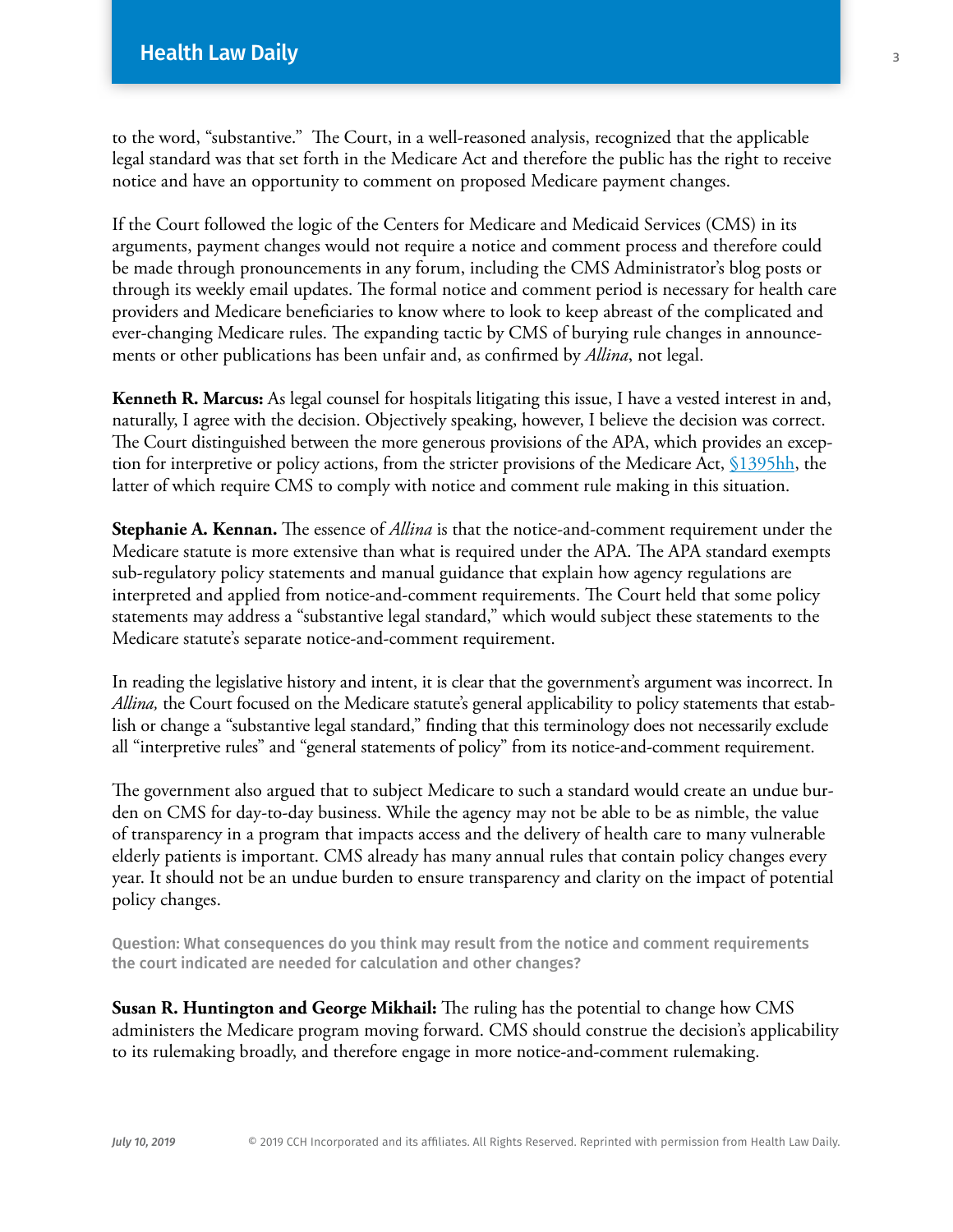**Kenneth R. Marcus:** In light of the Court's *Allina* decision, CMS is well advised to carefully consider whether to comply with notice and comment requirements when establishing policy. The decision does not impose an untoward burden on CMS, however, because on an annual basis CMS issues voluminous proposed and final amended rules for virtually every aspect of the several Medicare provider, physician and supplier payment programs. And, there will continue to be CMS actions that do not trigger the §[1395hh](https://www.ssa.gov/OP_Home/ssact/title18/1871.htm) requirements, as illustrated in the relatively recent DC Circuit decision in *[Clarian Health West, LLC v. Hargan,](http://hr.cch.com/hld/ClarianHealthWestvHarganDCCir12262017.pdf)* (December 26, 2017), which held that sub-regulatory authority was sufficient in identifying hospitals violating outlier payment rules.

**Stephanie A. Kennan.** The implications of the *Allina* decision should be of interest to anyone who interacts with Medicare. The decision could have significant repercussions for CMS policy statements beyond DSH payments. Payment policies presented only in Medicare manuals, through announcements that CMS issued as clarification, or interpretations of long-standing rules could be subject to challenges by providers.

Question: How do you think providers seeking disproportionate share hospital (DSH) payments will benefit?

**Kenneth R. Marcus:** Before the Supreme Court the Secretary of HHS estimated an impact of \$3 to 4 billion. That may have been an overestimate to attempt to sway the Court in favor of the government's position. But, there likely are 50 or more cases pending at the DC District Court, amounting to hundreds of hospitals and fiscal years, that have all been stayed pending the *Allina* decision. CMS has not to date announced its posture in these cases, but certainly these hospitals will seek relief in light of Allina. And, there likely are at least that number of cases pending before the Provider Reimbursement Review Board in which the hospitals will claim entitlement to relief.

**Stephanie A. Kennan.** Many hospitals preserved appeal rights for their 2004-2014 cost reports that are eligible to appeal this issue. In addition, some [Medicare Administrative Contractors (MACs)] alerted hospitals that the MAC would unilaterally reopen the hospital cost report if there was a final decision in *Allina* that changed the hospital's DSH payments.

It is not yet known how CMS will address hospitals that are eligible to appeal. CMS could take steps to recalculate the fractions in the formula of cost reports that have been appealed or are still subject to appeal.

Question: Do you have any other comments on why you found the *Allina* decision interesting?

Kenneth R. Marcus: First, this was the first case in more than 30 years that the Secretary of HHS has lost before the Supreme Court. Second, *Allina* revisited the notice and comment rule making issue presented before the Court in *Shalala v. Guernsey* (which is cited in *Allina*). The difference, however, is that [§1395hh](https://www.ssa.gov/OP_Home/ssact/title18/1871.htm) did not apply in Guernsey. In that case the Court decided 5-4 in favor of the Secretary of HHS. Three of those Justices are still on the Court: Ginsburg, Breyer and Thomas. In *Guernsey,* Ginsburg and Breyer were in the majority. In *Allina,* Ginsburg changed her vote and was in the majority of 7 along with Thomas. Breyer remained in favor of the agency and was the lone dissent. Finally, *Allina* renders a somewhat definitive interpretation of [§1395hh,](https://www.ssa.gov/OP_Home/ssact/title18/1871.htm) which has been in force for years but has received scant judicial attention prior to *Allina*.